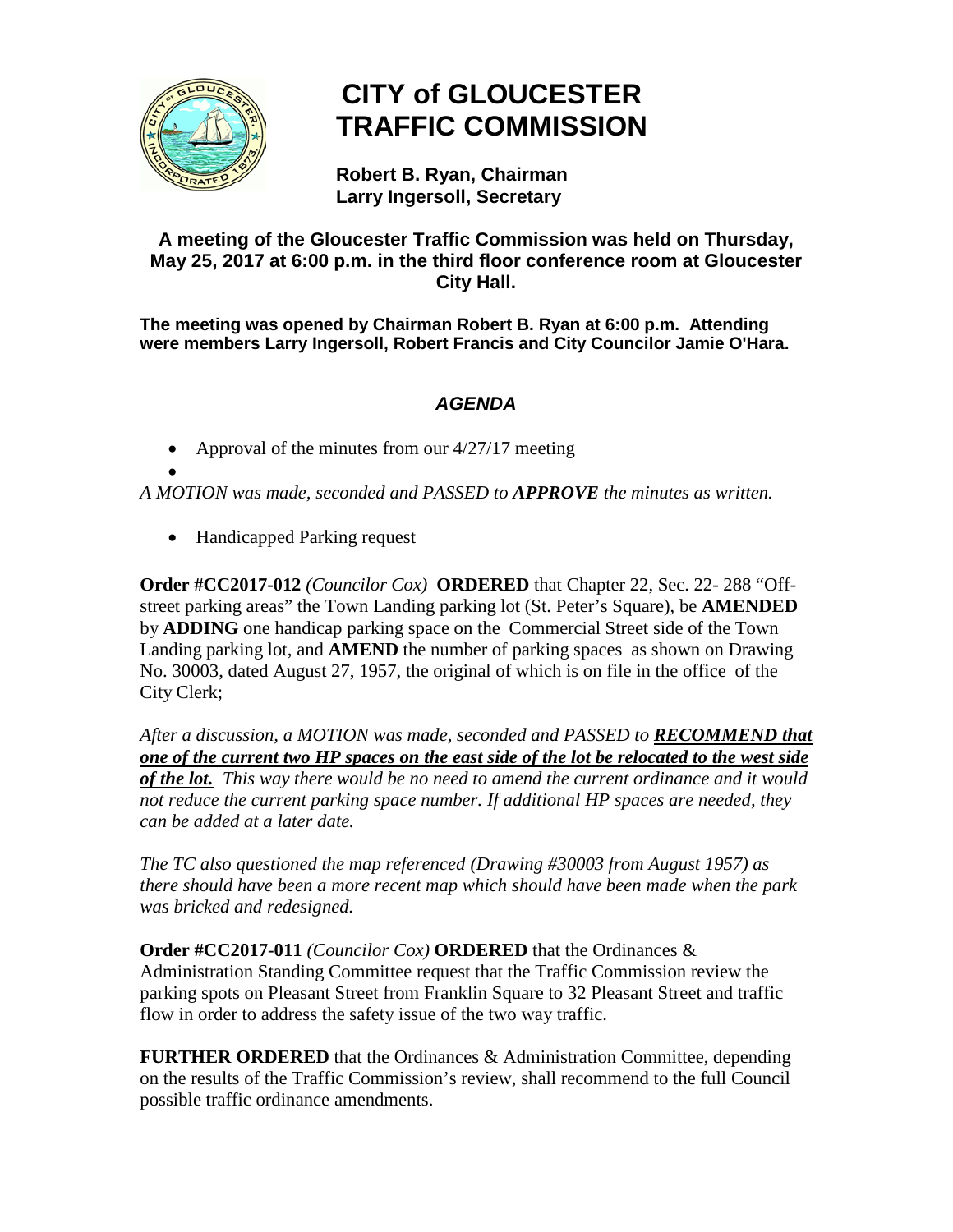*After a discussion, a MOTION was made, seconded and PASSED to RECOMMEND that ch. 22-270 (Parking Prohibited at All Times) be amended by ADDING:* 

*Pleasant Street, westerly side, from Warren Street to Franklin Square.*

*There seems to already be an ordinance prohibiting parking from Prospect St. to Franklin Square on the westerly side and possibly this can be amended to include the area up to Warren Street.*

*There are two business concerned which have parking at the rear of their buildings and three condos which have their own parking. This would eliminate ten metered spaces and the meters can be used at other places in the downtown area which need them.*

*This would make the road safer as currently, it is very tight for two vehicles to pass by each other without one of them stopping.* 

**Order #CC2017-013** *(Councilor O'Hara)* **ORDERED** that the Ordinances & Administration Standing Committee request that the Traffic Commission review the beach no parking areas for possible expansion of beach no parking areas.

*After speaking to Councilor O'Hara and a discussion, a MOTION was made to CONTINUE the order.*

*Most of the streets in the Good Harbor Beach area are currently posted but some are Saturday P.M., Sunday and holiday only, some are prohibited at all times and some have no restrictions. Some streets may have to be added (Hartz Street for example) and could be made for resident parking only. Councilor O'Hara, the TC and Ward One Councilor Memhard will continue to research the restrictions and speak to affected residents on their input. At this time the area to Wingaersheek Beach is not an issue as the only street approaching it is already prohibited at all times.* 

*The following were continued from our previous meeting:*

**ORDER #CC2017-010** *(Councilor Gilman)* **ORDERED** that the Ordinances & Administration Standing Committee request that the Traffic Commission perform a speed study on Riverview Road to determine whether there should be a speed limit of 20 mph

*(April Meeting) The speed study has not yet been conducted. After a discussion and speaking to Councilor Gilman and a resident, a good location to put the meter was decided upon.*

*A MOTION was made, seconded and PASSED to CONTINUE the order until the results of the speed study are done.*

*(May Meeting) After a discussion and viewing the results of the speed study, a MOTION was made, seconded and PASSED to APPROVE the order for a 20 mph speed limit.*

*The speed study results showed approximately 3800 vehicles traveled the street in a seven day period. The 85th percentile was 24 mph with only 14 vehicles exceeding the*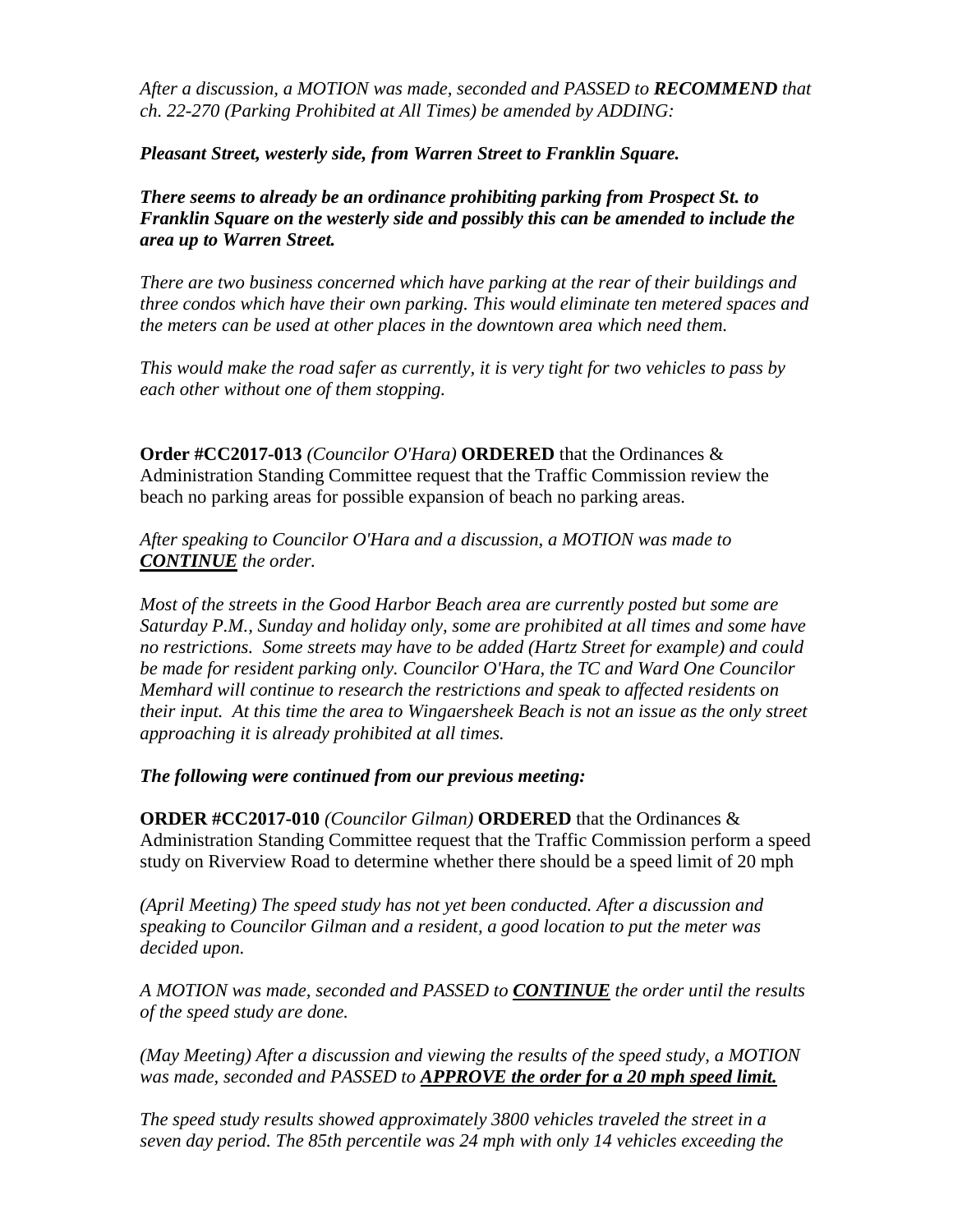*current (non-posted) 30 mph thickly settled limit. The TC as well as Councilor Gilman and the residents feel that this is still too much for the narrow road in which two vehicles cannot pass by, has no sidewalks and is all residential.*

## **At the request of the Mayor's Office, to have a review of the one-way Kent Circle restriction.**

*(April Meeting) After a discussion and hearing from many residents and people concerned, a MOTION was made, seconded and PASSED to conduct a site visit of the area which now includes the intersection of Essex and Western Avenue, before a review can be completed.*

*The residents of Kent Circle who attended, and also sent e mails, were all in favor of leaving it the way it is now. Some residents of Western Avenue and beyond wanted it back to either two way, or changed to the opposite direction.*

*A check of police department records showed no accidents involving either intersection of Kent Circle from February of 2015 until this meeting.*

*Mayor Romeo-Theken stated the original order was not permanent and was meant to be reviewed and that the intersection of Western and Essex Avenues is a bigger problem and needs some type of signage and/or regulation.*

*Councilor LeBlanc stated that the one way restriction was done for safety reasons and not for the convenience of other West Gloucester and Magnolia residents who use the road as a short cut to skip the Western and Essex Avenue intersection. He said a previous meeting before the original one way request was attended by 45 people who were all in favor of the one way designation.*

*The TC originally chose the direction of the one way as southwesterly because it allows the traffic to flow into Kent Circle from Essex Avenue and onto Western Avenue without crossing traffic. If the one way was changed to the other direction, traffic entering from Western would have to cross traffic at both Western and again when entering Essex Avenue, which also has poor sight lines and would be a solid line of traffic if the bridge was up.*

*Everyone felt that some type of signage, road markings and lane markings needs to be done at the Western and Essex Avenue intersection.*

*After the site visit and review is completed, recommendations will need to be forwarded to the Mass DOT from the Council or Mayor's office. The Mayor believed that our state reps should both be invited to the site visit which has not had a date chosen as of this time.*

*(May Meeting) After a group site visit and further discussion. A MOTION was made, seconded and APPROVED to RECOMMEND that no changes be made to the current Kent Circle one way restriction.*